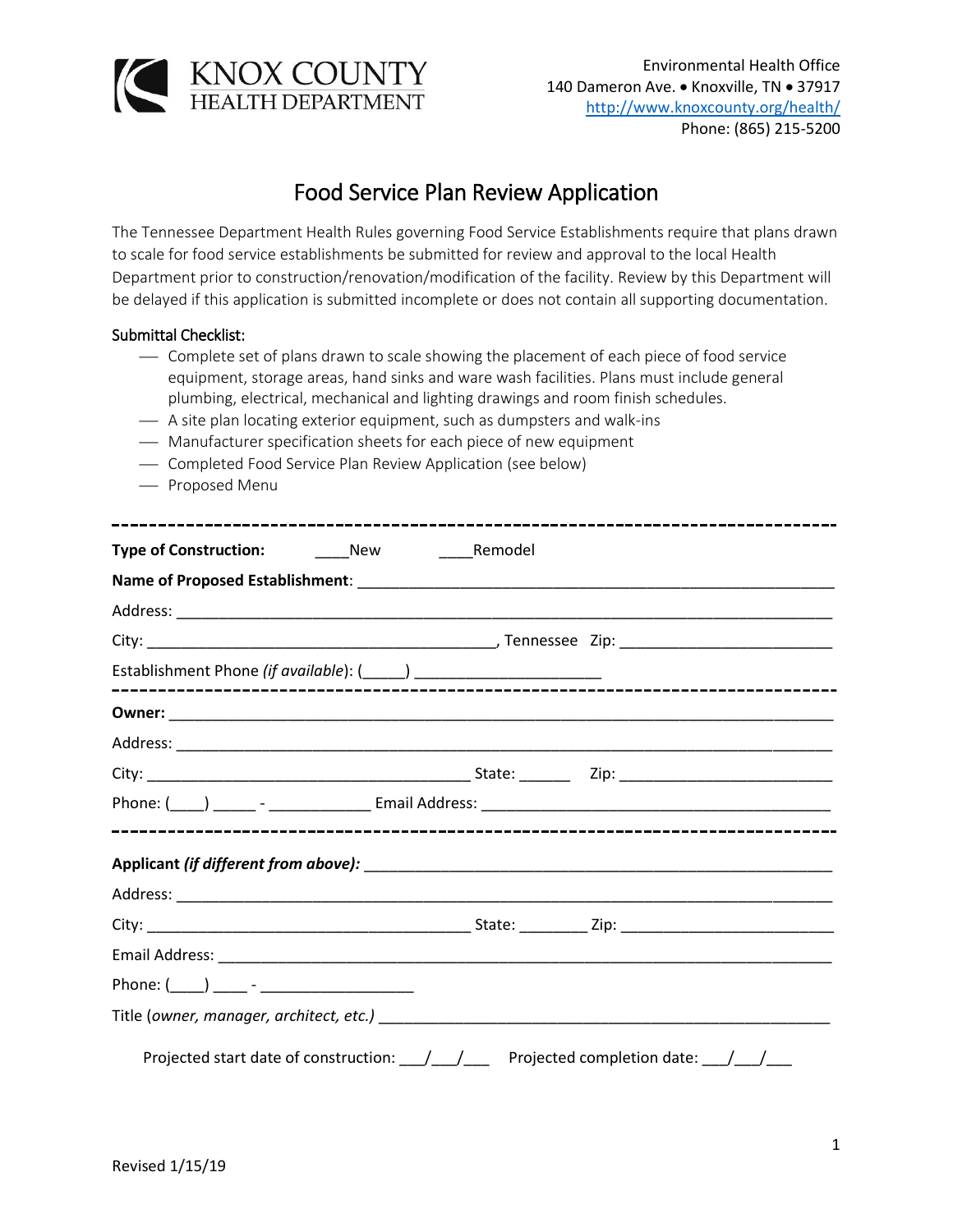| Hours of Operation:                                                                                                                                                                    |                                                  |  |                                                                                                             |
|----------------------------------------------------------------------------------------------------------------------------------------------------------------------------------------|--------------------------------------------------|--|-------------------------------------------------------------------------------------------------------------|
| Sun ___________ Mon __________ Tue _________ Wed _________ Thurs _________Fri _________ Sat ________                                                                                   |                                                  |  |                                                                                                             |
| Projected number of meals served between product deliveries:                                                                                                                           |                                                  |  |                                                                                                             |
|                                                                                                                                                                                        |                                                  |  |                                                                                                             |
| Number of seats: _________                                                                                                                                                             |                                                  |  |                                                                                                             |
| The operation will include (Check all that apply):                                                                                                                                     |                                                  |  |                                                                                                             |
| Sit-down meals ______ take-out meals ______ catering                                                                                                                                   |                                                  |  |                                                                                                             |
| Single-service (disposable):                                                                                                                                                           |                                                  |  |                                                                                                             |
| _____ plates _____ glassware _____ silverware                                                                                                                                          |                                                  |  |                                                                                                             |
| Multi-use (reusable)                                                                                                                                                                   |                                                  |  |                                                                                                             |
| _____plates ______ glassware _____ silverware                                                                                                                                          |                                                  |  |                                                                                                             |
| Indicate any specialized processes that will take place. Specialized process may need a state approved                                                                                 |                                                  |  |                                                                                                             |
| variance or HACCP plan.                                                                                                                                                                |                                                  |  |                                                                                                             |
| Curing _____ Acidification (sushi, etc.) _____ Smoking _____ Yogurt _____ Other (detail below)                                                                                         |                                                  |  |                                                                                                             |
| Reduced Oxygen Packaging (e.g.: vacuum packaging, sous vide, cook-chill, etc.)                                                                                                         |                                                  |  |                                                                                                             |
|                                                                                                                                                                                        |                                                  |  |                                                                                                             |
| Indicate which food product will be involved with the process checked above:                                                                                                           |                                                  |  |                                                                                                             |
|                                                                                                                                                                                        |                                                  |  |                                                                                                             |
|                                                                                                                                                                                        |                                                  |  |                                                                                                             |
|                                                                                                                                                                                        |                                                  |  |                                                                                                             |
|                                                                                                                                                                                        |                                                  |  |                                                                                                             |
| Indicate any of the following highly susceptible populations that will be catered to or served:<br>Nursing Home Child Care Center Capable Health Care Facility Cassisted Living Center |                                                  |  |                                                                                                             |
| __ School with pre-school aged children or an immuno-compromised population                                                                                                            |                                                  |  |                                                                                                             |
|                                                                                                                                                                                        |                                                  |  |                                                                                                             |
| Does your food establishment have an Employee Health Policy? ____ Yes ____ No                                                                                                          |                                                  |  |                                                                                                             |
| (If yes, please include a copy)                                                                                                                                                        |                                                  |  |                                                                                                             |
|                                                                                                                                                                                        |                                                  |  |                                                                                                             |
|                                                                                                                                                                                        |                                                  |  | Will under cooked or raw beef, eggs, fish, lamb, milk, pork, poultry or shellfish be served? ___ Yes ___ No |
| (If yes, please include Consumer Advisory on menu submitted.)                                                                                                                          |                                                  |  |                                                                                                             |
|                                                                                                                                                                                        |                                                  |  |                                                                                                             |
| <b>Water Heater Information</b>                                                                                                                                                        |                                                  |  |                                                                                                             |
| Tankless or Tank type:<br>a. Manufacturer and model: ________                                                                                                                          |                                                  |  |                                                                                                             |
| b. Storage capacity: ________________ gallons OR Number of tankless units: _________                                                                                                   |                                                  |  |                                                                                                             |
|                                                                                                                                                                                        | a. Electric water heater: _______ kilowatts (Kw) |  |                                                                                                             |
|                                                                                                                                                                                        | b. Gas water heater: _____________________ BTU's |  |                                                                                                             |
|                                                                                                                                                                                        |                                                  |  |                                                                                                             |
| <b>Water Source</b>                                                                                                                                                                    |                                                  |  |                                                                                                             |
| $\Box$ Well water* $\Box$ Public Utility                                                                                                                                               |                                                  |  |                                                                                                             |
| *Provide results from water sample test taken within the last year.                                                                                                                    |                                                  |  |                                                                                                             |
|                                                                                                                                                                                        |                                                  |  |                                                                                                             |